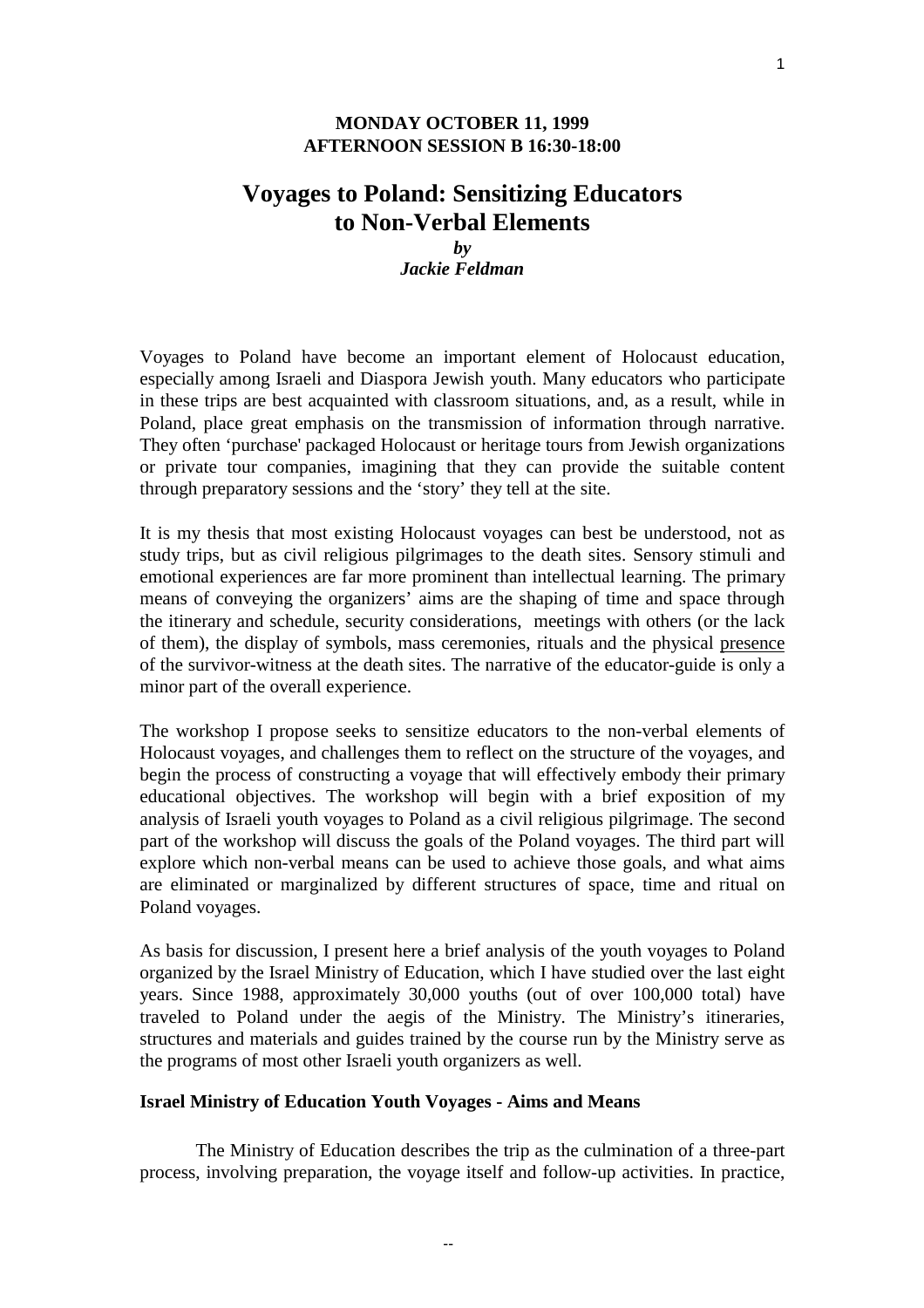the preparation is highly variable: some groups prepare intensively over a period of up to a year, while others meet only a few times before departure. Organized follow-up activities are practically non-existent, though most returning students do play an active role in Holocaust Memorial Day ceremonies in their schools. The heart of the voyage is the "experience" that students undergo in Poland. That is also what attracts over 15,000 Israeli students to travel there in school groups each year.

The stated aims of the Ministry (1991) are:

1. "To learn about the wealth of Jewish spiritual and cultural life in Poland.

2. "To feel and to try to comprehend the depth and breadth of the Destruction and the loss of the murdered Jews and uprooted Judaism.

3. "To feel and to try to comprehend the moral depravity and the deep level of dehumanization attained by the Nazis who devised, planned and committed the murder of the Jewish people in the ghettos, forests and concentration and death camps.

(3\* revised - 1994: "To learn the principles of Nazi ideology, to learn the principles and conditions that lead to its rise and actualization, to acts of cruelty and bestiality unprecedented in human history. To understand the foundation of a totalitarian regime in whose framework Nazi Germany declared a war of annihilation against the Jewish people and murdered a third of our people, while also committing other crimes against humanity. To derive from this both the national lesson of the need for a strong, autonomous Jewish state, as well as the universal lesson of the obligation to guard and protect democracy and to struggle against all forms of racism.")

4. "To feel and to try to comprehend the full significance of the courageous stand and desperate struggle of the Jews who fought the enemy and his malevolent intentions.

5. "To feel and to try to comprehend the link of young Israelis to their community Jewish past, to deepen their identification with the fate of the Jewish people and increase their sense of personal commitment to the continuity of Jewish life and the sovereign existence of the State of Israel.

6. "To bring about renewed investigation of terms, assumptions and attitudes towards Jewish history, Jewish behavior during the Holocaust, the values of Zionism, the relations of Jews and non-Jews and the values of morality and humanism.

7. "To enable the youth to act in practice to renew, conserve and clean Jewish sites and remains scattered throughout Poland".

(8\* - 1994 revision: "To learn and understand the complexity of Polish-Jewish relations throughout the common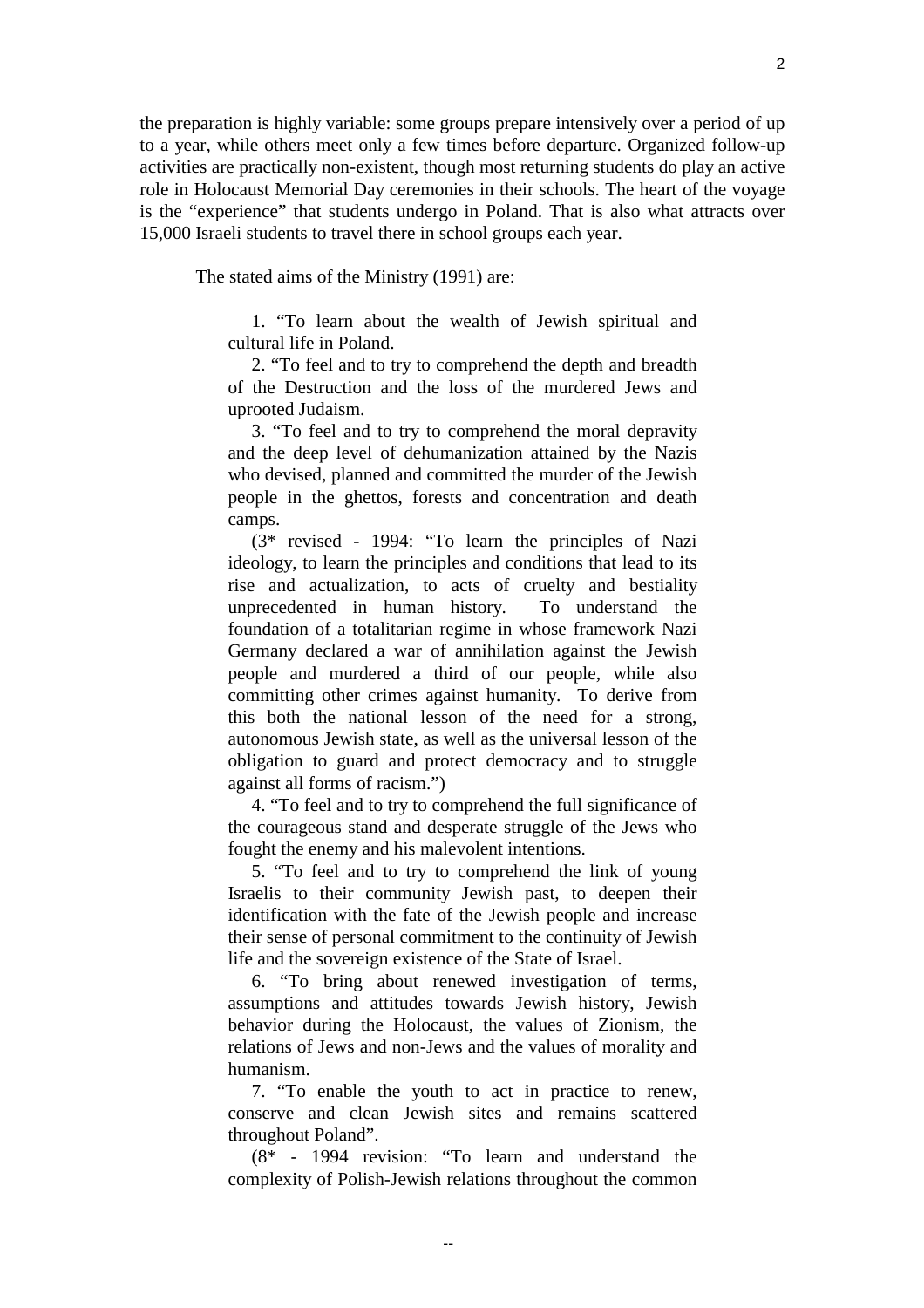history of the two nations, in both its positive and negative aspects, and to understand the history and heritage of the Jews of Poland also against the background of Polish history and culture".)

Most of the above-mentioned paragraphs begin with "to feel and try to understand": Feeling, emotional identification, rather than intellectual knowledge, is primary (especially in the 1991 version). It is emotion that is to serve as the basis for comprehension. Identification and empathy is seen as both possible and desirable; intellectual comprehension is desirable but often seen as unattainable.

The means used to carry out the program's aims are the guide training and student preparation programs, the tight control of time, space and ritual in Poland, the display of Israel symbols (flags, sweatshirts), and the framing of the survivor-witness. For the purposes of this workshop, I will ignore the (variable) cognitive content of the preparation program.

The voyage to Poland is not a study trip, but a rite of transformation, designed to transmit understanding, not through intellectual analysis, but through identification, embodiment and experience. As one girl reported:

> "I said we can talk until tomorrow and tell you what it was like to hold the flag, and what it was like to hear the anthem, and what it was like to hear a small child yell "Heil Hitler!" in Poland, and what it was like to be in a death camp and to see the gas chambers, but you won't understand; you have to go there in order to understand" (E., 1.10.95).

The voyage is a ritualization of space and time, a totalizing environmental experience, a pilgrimage to the sacred centers of the death-world, Auschwitz and Majdanek. Through the sense of oneness and community that is engendered, through the encounter with things sacred to his society at the sacred center, the pilgrim returns home changed, with a new status (V. Turner, 1969, 1978).

At a pivotal stage in their development, when they are most susceptible to romantic ideals, and shortly preceding their mobilization into the army, Israeli teenagers perform an intensive, week-long pilgrimage that performs the history of the Jewish people (and the paradigm of *hurban* to *geula*) as schematized in the Zionist master narrative. They leave the security of their homes and their life-world to travel to a death-world "out there", perceived as emotionally difficult and physically dangerous. The centers of this death-world are the death camps. The intense encounter with the death-world brings the students to identify Israel as the only possible place for Jewish life. The students return home to the life- world, to live in Israel, with a deeper appreciation of the previously taken-for-granted State and the nation. Through contact with the death-world, the symbols of the State become imbued with emotion.

Through its restrictive security arrangements, its totalistic construction of space and time, its framing of the role of the accompanying survivors, and the ceremonies performed at the death sites, the voyage transforms students into victims, victorious survivors and, finally, *olim* to the Land of Israel. The students leave the life-world, the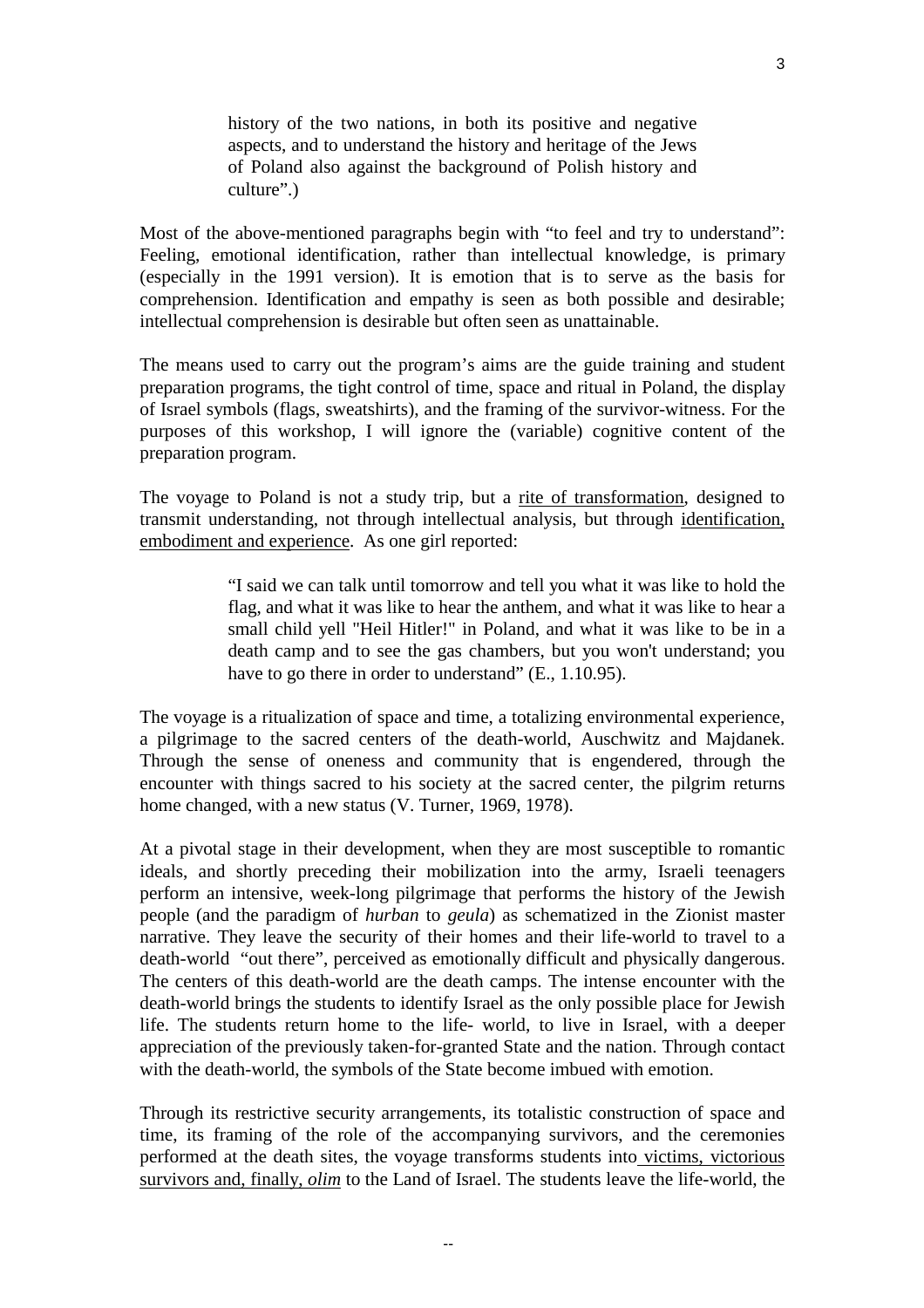Land of Israel for Poland, the land of the Shoah, where they "witness" the destruction of the Jews of the Exile. But there, they survive to return with the survivor on his triumphant *aliya* to Israel. Students are expected to retell "what they have seen and heard" on the voyage. Through their retelling, they acquire, at least temporarily, a new status: they are no longer children, but "witnesses of the witnesses". Insofar as they, too, become survivor-witnesses, responsible transmitters of the Shoah legacy, the pilgrimage serves as a ritual re-enactment of survival. We may diagram their trajectory as follows:



#### **Organization of space and time:**

While in Poland, the Ministry of Education groups travel in mass delegations of 120-150 students, in convoys of 4-5 buses. Security is elevated to one of the central concerns of the voyage. There is no "free space" and very little "free time" outside the bus or hotel. All movement is restricted; to be alone is to be exposed. Only the long arm of Israel, in the form of armed security personnel, can guarantee Jewish safety in the "outside" world. The voyage's emphasis on security conveys both the insecurity and the constricted nature Diaspora life as well as the inevitability of its destruction. Furthermore, the role of security as visible and undisputed authority on the voyage, reminds students, a year before the onset of their military service, that security forces are the highest representative of the State, and deserving of the citizen's loyalty and obedience.

There is no contact with Diaspora Jews and no effective contact with Polish Gentiles. The emphasis on security, the manifest presence of Israeli flags and symbols and the isolation from the surrounding modern Polish environment create an environmental bubble, dividing the voyage s constructed world into two polar categories: inside space, homologous with Israel, and outside space, homologous with Holocaust Poland.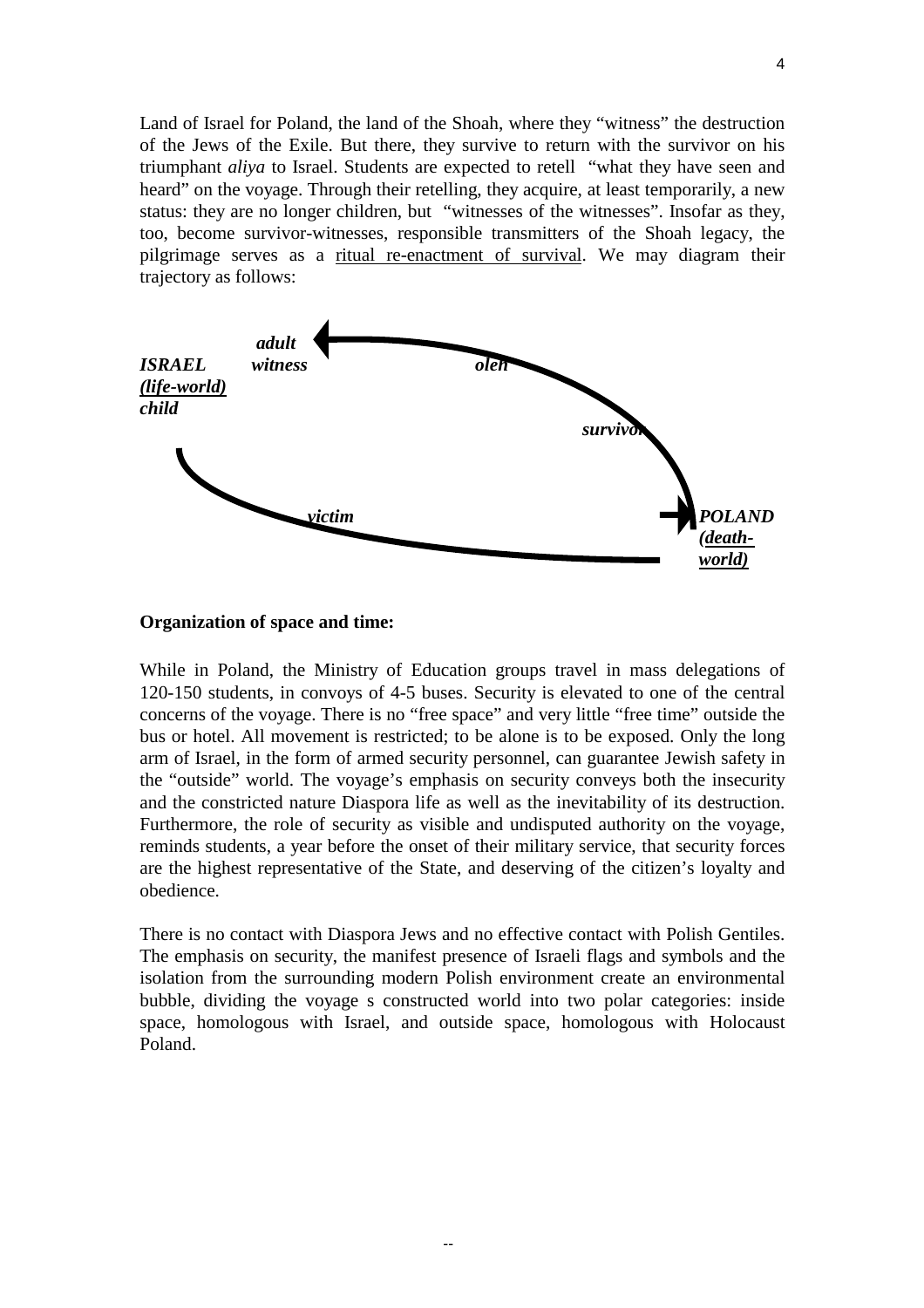| <b>INSIDE THE BUS OR HOTEL</b>       | <b>OUTSIDE THE BUS OR HOTEL</b>         |  |  |  |  |
|--------------------------------------|-----------------------------------------|--|--|--|--|
| Encompassing environmental bubble of | Alienation of the foreign terrain.      |  |  |  |  |
| the home-world.                      |                                         |  |  |  |  |
| Warm temperatures                    | Cold temperatures                       |  |  |  |  |
| Hebrew spoken                        | Foreign language spoken - Polish        |  |  |  |  |
| Israeli snack food and music         | Unfamiliar or poor quality Polish food. |  |  |  |  |
|                                      | No music.                               |  |  |  |  |
| Security                             | Danger                                  |  |  |  |  |
| Night                                | Day                                     |  |  |  |  |
| Fun and socializing                  | Mourning, serious demeanor              |  |  |  |  |
| Emotional "decompression" sites      | Tension and sorrow                      |  |  |  |  |
| <b>Israel</b>                        | Holocaust Poland/Diaspora Jewry         |  |  |  |  |
| Behave like teenagers                | Behave like representatives of Israel   |  |  |  |  |
| hope                                 | Despair                                 |  |  |  |  |
| present/future                       | Past                                    |  |  |  |  |
| life                                 | Death                                   |  |  |  |  |
| " $us$ "                             | "them"                                  |  |  |  |  |

The message conveyed is clear:

```
we = Israel = survivor = security = Jewish strength = life/
they = Poland = Shoah bystanders/perpetrators = dangerous
anti-Semitism = Jewish weakness = death.
```
The itinerary of the voyage, which has remained practically unchanged over the last ten years, may be charted as as follows (representative sites, not the entire program):

|                              |                                               | Day 1                                             | Day 2                                                      | Day 3                               | Day 4                                   | Day 5                                        | Day 6             | Day 7        | Day 8                                         |
|------------------------------|-----------------------------------------------|---------------------------------------------------|------------------------------------------------------------|-------------------------------------|-----------------------------------------|----------------------------------------------|-------------------|--------------|-----------------------------------------------|
| Life<br><b>World</b>         | <b>Israel</b>                                 | Rapapo<br><b>Monum</b><br>ent<br>(tranciti<br>on) |                                                            |                                     |                                         |                                              |                   |              | Closing<br>ceremo<br>hd<br>ny<br>retur<br>hom |
|                              | <b>Polish</b><br>life<br><b>sites</b>         |                                                   |                                                            | Wieliczk<br>salt<br>a<br>mines      | Shoppin<br>$\mathbf{q}$                 |                                              |                   |              |                                               |
|                              | past<br><b>Jewish</b><br>life<br><b>sites</b> |                                                   |                                                            | Temp <i>o</i><br>Ka bala<br>Shabbat | (Shab <b>b</b><br>at)<br>Synago<br>gues |                                              | Lancut<br>Lizhans |              | Warsaw<br>Comete                              |
| <b>Death</b><br><b>World</b> | <b>Jewish</b><br>death<br><b>sites</b>        |                                                   | Trebink<br>a<br>Lupoch<br>owa<br>(Tykocin<br>death<br>pits |                                     |                                         | Auschwi<br><b>L</b> irker <sub>d</sub><br>U' |                   | Majdan<br>ek |                                               |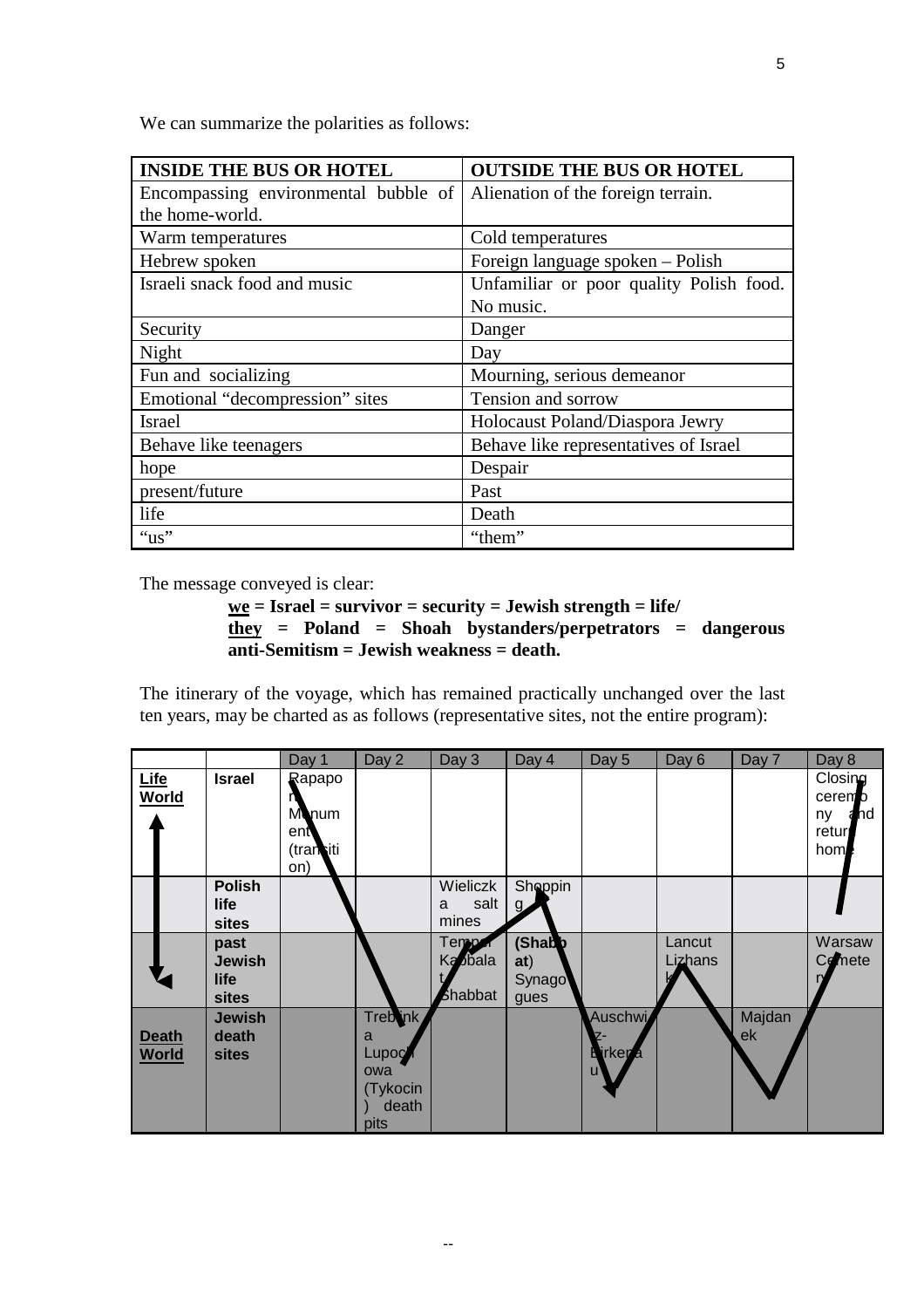The "heavy" Holocaust days of Auschwitz-Birkenau, Majdanek and Treblinka-Tykocin (Days 2, 5 and 7) alternate with "lighter" days, of visits to sites of the Jewish past, (Days 6 and 8), Polish tourist sites (Day 3) or free time (Day 4).

In the course of their visit, the participants are almost never alone. They remember and commemorate together en masse, as representatives of a national group, and that group collectively identifies itself with the innocent, struggling victim-survivor. As phrased in the Ministry of Education s guidebook: "Even if there were amongst us social, ethnic and ideological differences - in Treblinka, Majdanek and Bergen-Belsen these differences disappeared... there they made us one nation - the nation that was murdered!" (Keren, in Ministry of Education 1993: 103). The isolating environment of the group and the emotional intensity of the death sites draws its participants together in a feeling of common destiny. Furthermore, the mass presence of the Israeli group, wearing their blue and white sweatshirts and raising the Israeli flag, encourages students to see themselves as victorious representatives of Israel in enemy territory.

# **THE SURVIVOR-WITNESS: MEDIATOR OF THE SHOAH "EXPERIENCE"**

Every delegation is accompanied by at least one survivor of the death-camps. When the survivor tells his story at death camps, he does so as the incarnation of the victims, as the representative of the dead. He performs the mediation that makes the *lieux de memoire* (Nora 1985), the inert ruins of the past, "come to life". The witness, the hero of the program, is a symbolic type, who testifies, not only through the content of his narrative; his bodily presence is a form of testimony: it provides the possibility for emotional identification.

The witness's significant testimony takes place at Auschwitz, where he can point to the places where he suffered and survived. The voice of the victim, supported by the total sensory environment of the original ruins, lends supreme authority to his story, and enables students to identify. The witness's narrative usually ends with his *aliya* (ascent/ immigration) to Israel, often described as the culmination of a heroic struggle for survival. He grants the participants the status of heirs to Jewish heritage and history. At Auschwitz, one survivor-witness addressed the group as follows: "You who are here in this place, know that you are the correct answer to Nazism and anti-Semitism. On the one side are the ovens, in which hundreds of thousands were burnt. And now children, girls and boys, bring many new sons to the nation, so that we live forever" (G., 17.9.95).

## **CEREMONIES: RITES OF TRANSFORMATION**

A typical eight-day trip will have between two and seven group ceremonies, with two ceremonies always performed at Auschwitz - lekhol ish yesh shem in Block 27, and the concluding ceremony over the Birkenau crematoria, as well as a third closing ceremony at the Warsaw Ghetto Memorial. The ceremonies serve as the only occasion for active commemoration and as triggers for releasing pent-up emotions. They are a means of making trip messages explicit through ritual repetition.